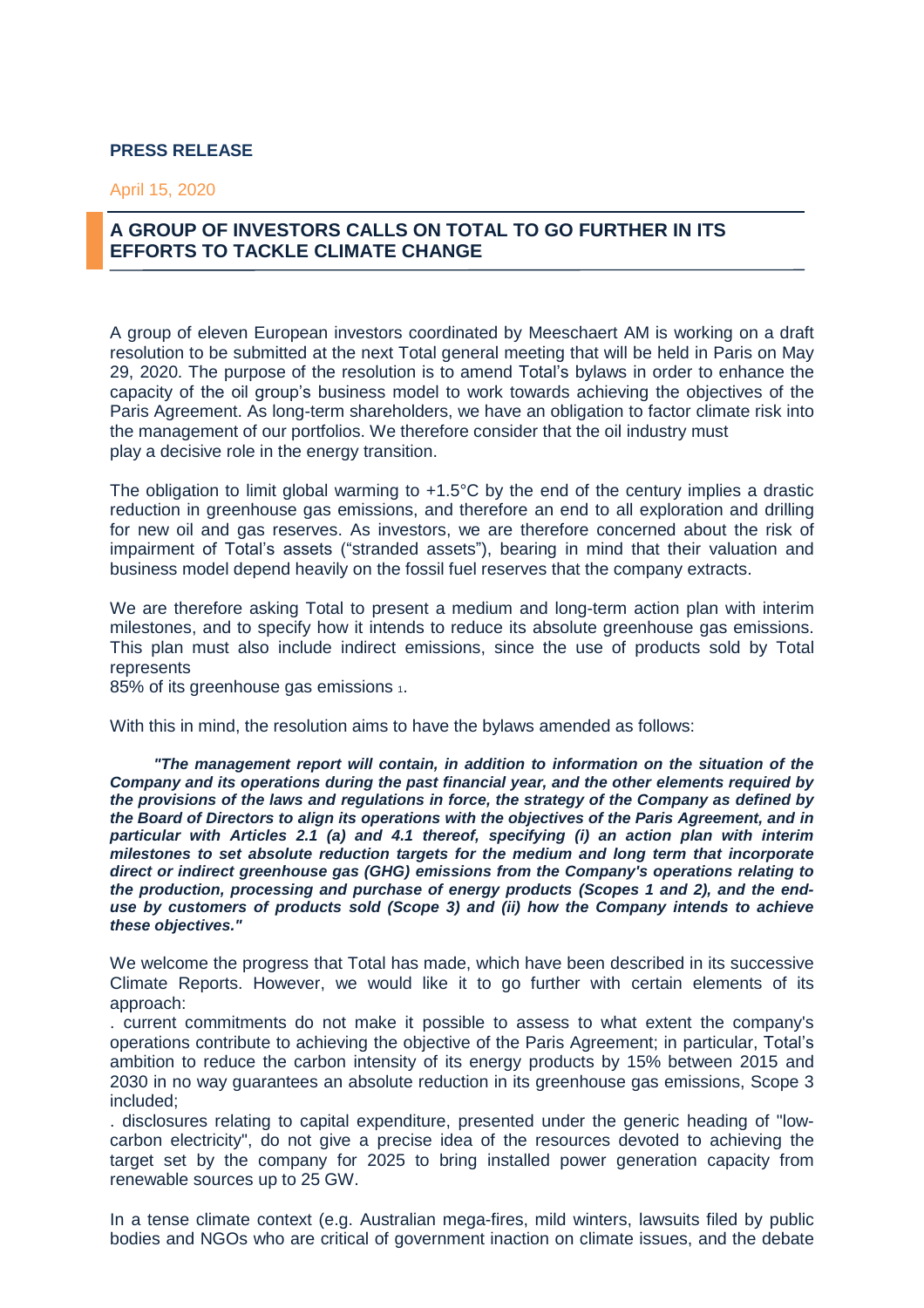over post-Covid 19 recovery plans), the inadequacy of Total's engagement poses a risk to both the company and its shareholders.

The eleven European investors making up this group represent more than €764.5 billion in assets under management (as of December 31, 2019), and approximately 1.35% of Total's share capital (as of April 14, 2020):

- Actiam
- Candriam
- Crédit Mutuel Asset Management and Assurances du Crédit Mutuel
- **Ecofi Investissements**
- **•** Friends Provident Foundation
- Federal Finance Gestion
- **Groupe Edmond de Rothschild**
- La Banque Postale Asset Management
- **Meeschaert Asset Management**
- Sycomore Asset Management

*"We want to use shareholder engagement to express our convictions as responsible investors in our dialogue with the companies in our portfolio. Together, we largely exceed the minimum 0.5% share ownership threshold in the company. This is the culmination of a long journey in which we were able to acquire the number of shares necessary to lead this initiative and fulfil all the administrative requirements. This is an important first successful step, even though we still have to clear further obstacles linked to complex administrative procedures in order to put this resolution to a vote at the general meeting. Faced with the more ambitious engagement of its peers, we are confident that Total will respond favorably to all the measures proposed in our resolution. We would stress that this proposed resolution is intended to be constructive, aimed at enabling the company to reclaim its leadership status, in terms of its response to climate change."*

#### Footnote:

1 This corresponds to scope 3 of the greenhouse gas protocol. Scope 3 covers the GHG emissions in the upstream and downstream phases of production. For energy producers, scope 3 emissions are essentially created in the product use phase, and are calculated based on sales of finished products, the next step of which is end use, i.e. – their combustion to produce energy.

#### **Press contacts**

**Citigate** Tom Ruvira - Tel. +33 (0)1 53 32 84 73 [tom.ruvira@citigatedewerogerson.com](mailto:tom.ruvira@citigatedewerogerson.com)

**Meeschaert** Nathalie Cuvelier / Christophe Sanchez - Tel. +33 (0)1 53 40 24 63/ +33 (0)1 53 40 24 79 [ncuvelier@meeschaert.com](mailto:ncuvelier@meeschaert.com) / [csanchez@meeschaert.com](mailto:csanchez@meeschaert.com)

-------------------------------------------------------------------------------------------------------------------------

#### **About ACTIAM**

ACTIAM – with over 100 employees – manages € 63.8 billion (December 2019) in assets for insurers, pension funds, banks and intermediaries. ACTIAM offers a complete range of investment funds and solutions and, having launched the first institutional fund in microfinance in 2007, is a pioneer in the area of impact investing. ACTIAM sets strict requirements on its investments and follows a robust and careful selection process, without making concessions in its financial returns, making ACTIAM 'Responsible for Growth'.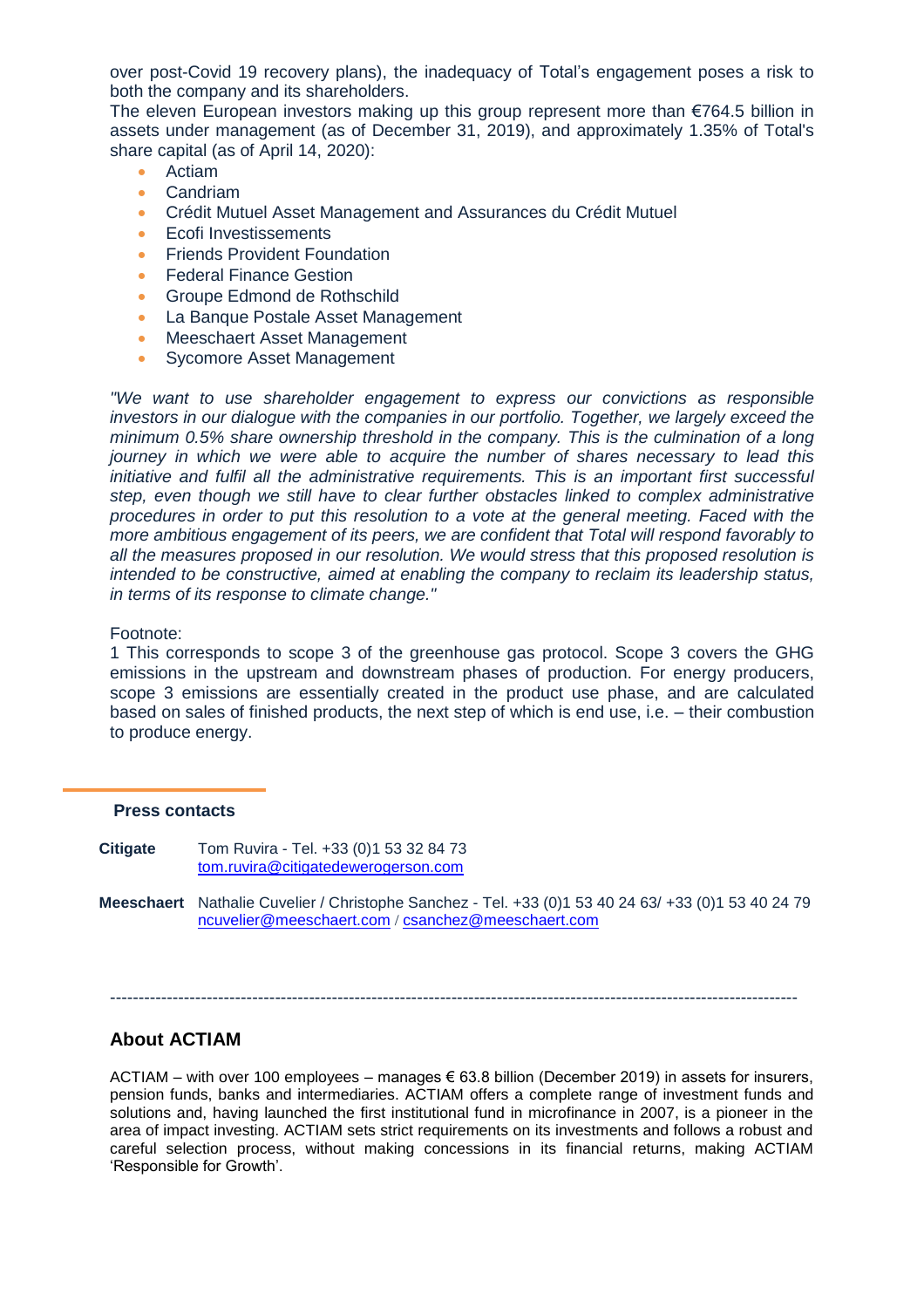# **About CANDRIAM**

CANDRIAM is a European multi-specialist asset manager with a 20-year track record. CANDRIAM manages around EUR 130 billion of assets under management as of the end of December 2019 with a team of more than 500 professionals. It operates management offices in Luxembourg, Brussels, Paris, and London, and has client representatives in more than 20 countries throughout continental Europe, the United Kingdom, the United States and the Middle East. CANDRIAM offers investment solutions in several key areas: bonds, equities, absolute performance strategies, and asset allocation. CANDRIAM is also a pioneer and leader in sustainable investments with, since 1996, a broad and innovative range covering all its asset classes.

CANDRIAM is a New York Life Company. New York Life Investments ranks among the world's largest asset managers.

## **About Crédit Mutuel Asset Management**

Crédit Mutuel Asset Management, with its commitment to responsible and sustainable finance, is the asset management company of Crédit Mutuel Alliance Fédérale. It is the fourth largest asset management company in France and offers a wide range of funds and asset management solutions for third parties, based on a balance between performance and risk management. It has 252 employees and €60 billion in assets under management\*. Crédit Mutuel Asset Management has for almost 30 years been involved in socially responsible management through the creation of fund ranges, labelling and integration of ESG criteria. \*source: SIX

### **About Assurances du Crédit Mutuel**

Since 1971, Assurances du Crédit Mutuel has been foreseeing, designing and guiding the products and services that contribute to the development of the insurance activity of Crédit Mutuel, pioneer in the French "Bancassurance"sector.

Being active in the property, personal and life insurance markets, Assurances du Crédit Mutuel, is a major player in insurance and social protection in France, offering innovative solutions to its 12.5 million clients (individuals, professionals, companies and associations) all over France, through Crédit Mutuel\* and CIC.

(\*) Crédit Mutuel Alliance Fédérale (Crédit Mutuel Centre Est Europe, Sud-Est, Ile-de-France, Savoie-Mont Blanc, Midi-Atlantique, Loire-Atlantique et Centre-Ouest, Centre, Normandie, Dauphiné-Vivarais, Méditerranéen, Anjou, Antilles-Guyane et Massif Central), Crédit Mutuel Nord Europe, Crédit Mutuel Maine-Anjou, Basse-Normandie, Crédit Mutuel Océan.

## **About Ecofi Investissements**

Ecofi Investissements is the asset management company of Credit Cooperatif Group, which is member of BPCE Group.

Ecofi Investissements is one of the pioneer and main player in engaged finance industry, by the application of a SRI filter to 100%\* of its mutual fund's AUM and through a strong expertise in solidarity funds, which finance more than 75 social enterprises.

Since 45 years Ecofi Investissements has developed for their clients a strong know-how in all major asset classes. He manages a comprehensive and relevant range of investment products and solutions, based on a strong culture of risk management.

Its ability to seek innovative solutions, adapted to market changes and the needs of its clients, reveals a reactive and agile structure, based on a long-term engagement. For Ecofi Investissements, being responsible means to commit to its clients in order to choose the best assets to sustain performance and preserve the interests of future generations. Our signature affirms it: ASSETS FOR THE FUTURE

\* 100% since January 2019, excluding certain index funds and sub-advisory funds.

#### **About Friends Provident Foundation**

Friends Provident Foundation is an independent, capitalised charity that makes grants and uses its endowment towards a fair, resilient and sustainable economic system that serves people and planet. It utilises its endowment via asset manager engagement, direct shareholder engagement, and impact investing to further its charitable objectives.

#### **About Federal Finance Gestion**